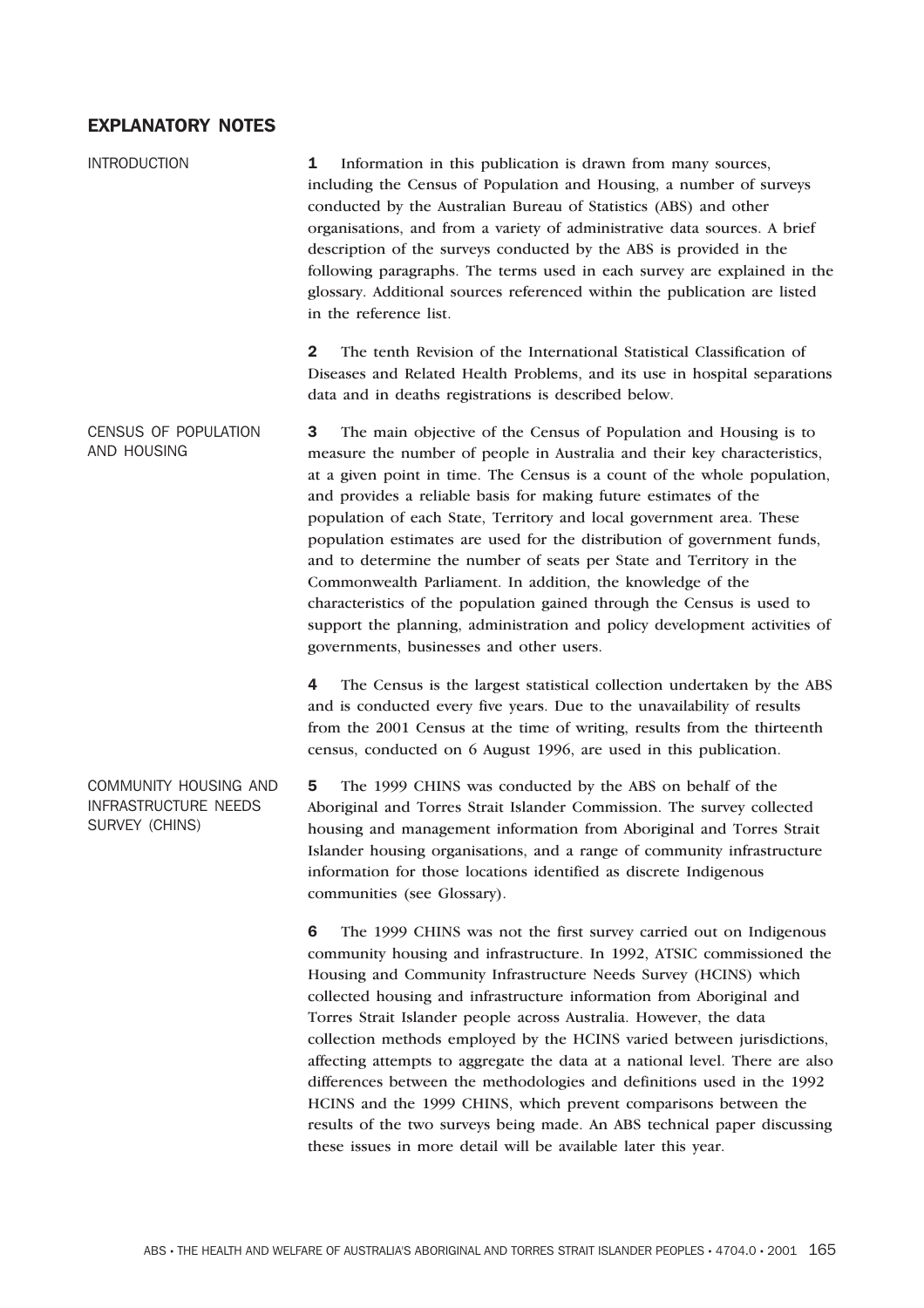COMMUNITY HOUSING AND INFRASTRUCTURE NEEDS SURVEY (CHINS) *continued*

> Darwin, which manages the data on behalf of the Aboriginal and Torres Strait Islander Commission.

access to services, for 1999 and 2001.

NATIONAL ABORIGINAL AND TORRES STRAIT ISLANDER SURVEY (NATSIS)

9 The NATSIS was the first national survey of Australia's Indigenous people and was part of the government response to a recommendation by the Royal Commission into Aboriginal Deaths in Custody. It was primarily designed to provide information at the national level on the social, demographic, economic and health status of Indigenous people and was conducted by the ABS in 1994.

7 The 2001 CHINS, to be conducted in conjunction with the 2001 Census of Population and Housing, will collect information which will allow a comparison of housing conditions, community infrastructure and

8 For further information about CHINS, see ABS 2000f, or contact the ABS National Centre for Aboriginal and Torres Strait Islander Statistics in

10 Prior to, and during, the development stages of the survey, there was widespread consultation with Indigenous people and organisations to ensure that the information collected was relevant to Indigenous people and was collected in a culturally appropriate manner.

**11** The survey was based on personal interviews with a sample of Indigenous people selected according to a methodologically sound random sampling design. Indigenous people were recruited and trained to interview the 15,700 Indigenous people selected in the sample. For children under 13 years of age, information was provided by an adult responsible for the child, and children between 13 and 17 years old were interviewed with the parent's or guardian's consent. A subset of questions was asked of any non-Indigenous people in the household. A sample of prisoners was included in the survey to ensure that estimates would reflect the characteristics and attitudes of all Indigenous people, including those in prison.

12 The questionnaire covered the areas of family and culture, health, housing, education and training, employment and income, and law and justice.

13 More information on the survey is available in ABS 1995.

NATIONAL HEALTH SURVEY (NHS) 14 The 1995 NHS was conducted throughout the 12-month period February 1995 to January 1996. The survey was designed to obtain national benchmark information on a range of health-related issues, and to enable the monitoring of trends in health over time.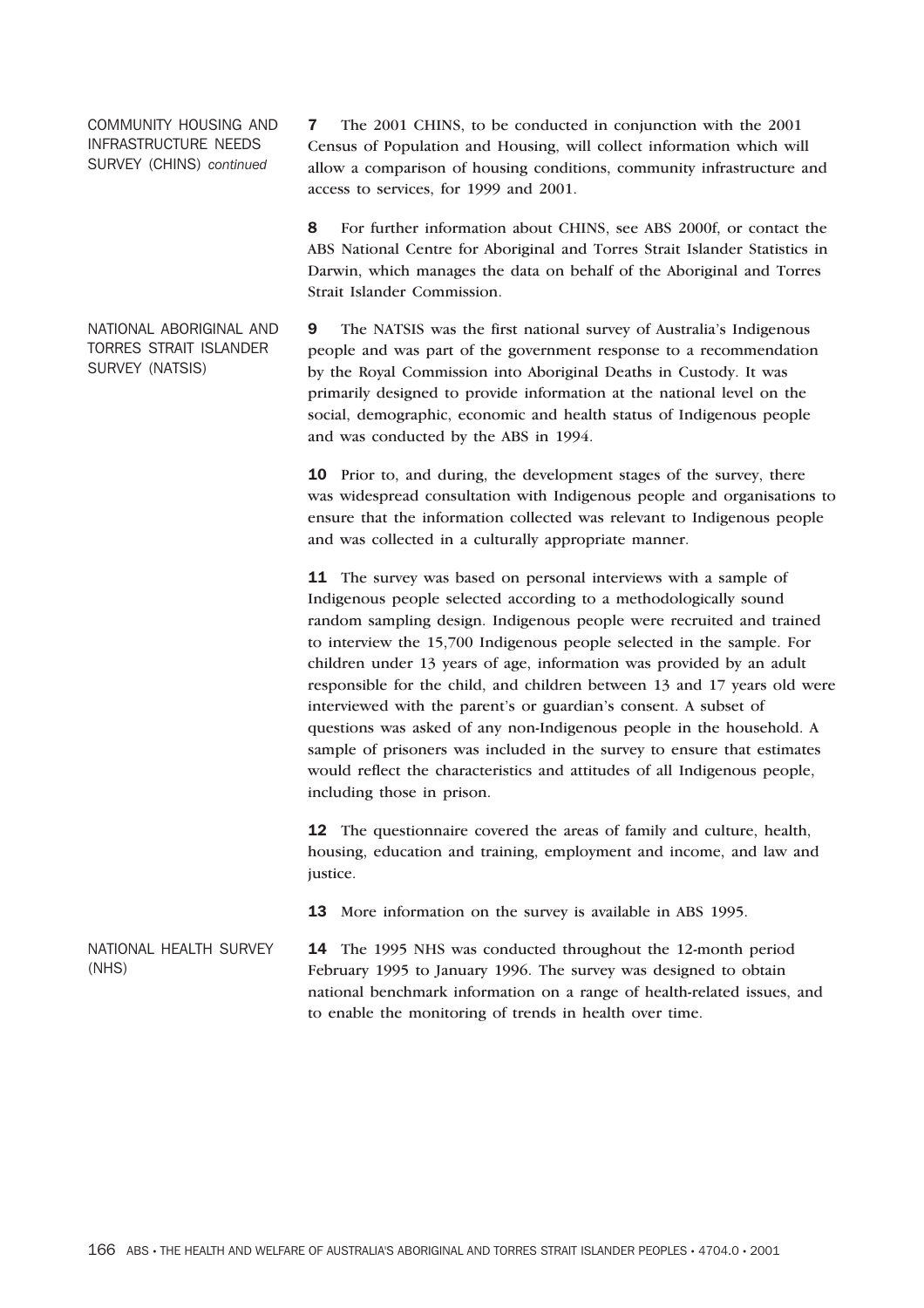NATIONAL HEALTH SURVEY (NHS) *continued*

15 In the course of the survey, information about health status, health actions and health-related behaviours was obtained from a sample of nearly 55,000 residents of private and non-private dwellings. A private dwelling was defined as a house, flat, home unit, caravan, garage, tent and any other structure being used as a private place of residence at the time of the survey, including improvised dwellings. Non-private dwellings included hotels and motels, hostels, boarding houses and caravan parks. Hospitals, nursing homes and convalescent homes were excluded from the survey, as were prisons, reformatories and single quarters of military establishments.

16 Households were selected at random, using a stratified multi-stage area sample, which ensured that persons within each State and Territory had a known and, in the main, equal chance of selection in the survey. At the request of health authorities in Victoria, South Australia, the Northern Territory and the Australian Capital Territory, the survey sample in those areas was increased to enhance the reliability of estimates.

17 To enhance the reliability of estimates for the Indigenous population and facilitate direct comparisons with the health characteristics of non-Indigenous Australians, a supplementary sample of around 1,000 Indigenous respondents was obtained for the survey, bringing the total sample of Indigenous persons responding to the survey to approximately 2,000. Indigenous results from the NHS reported in this publication include records from all Indigenous respondents with adequately completed forms, with the exception of those living in remote areas. This is in contrast to results from the NHS used in this publication for the non-Indigenous sample, where records that did not form part of fully responding households were deleted.

18 Due to concerns about the data quality of some of the responses from Indigenous participants living in remote areas, and after an extensive investigation into the issue, the statistics in this publication exclude responses from all people, Indigenous and non-Indigenous, living in those areas identified by the ABS as being sparsely settled (see Glossary).

19 For more information, see ABS 1999c.

NATIONAL NUTRITION 20 The National Nutrition Survey was conducted by the ABS between February 1995 and March 1996. The survey was a joint project of the ABS and the Commonwealth Department of Health and Family Services, and involved a sub-sample of respondents in the 1995 NHS. Information about food and nutrition consumption habits was collected from approximately 13,800 people aged two years and over. There were too few Aboriginal and Torres Strait Islander participants to allow for separate Indigenous estimates.

21 More information on the survey is available in ABS 1997c.

**SURVEY**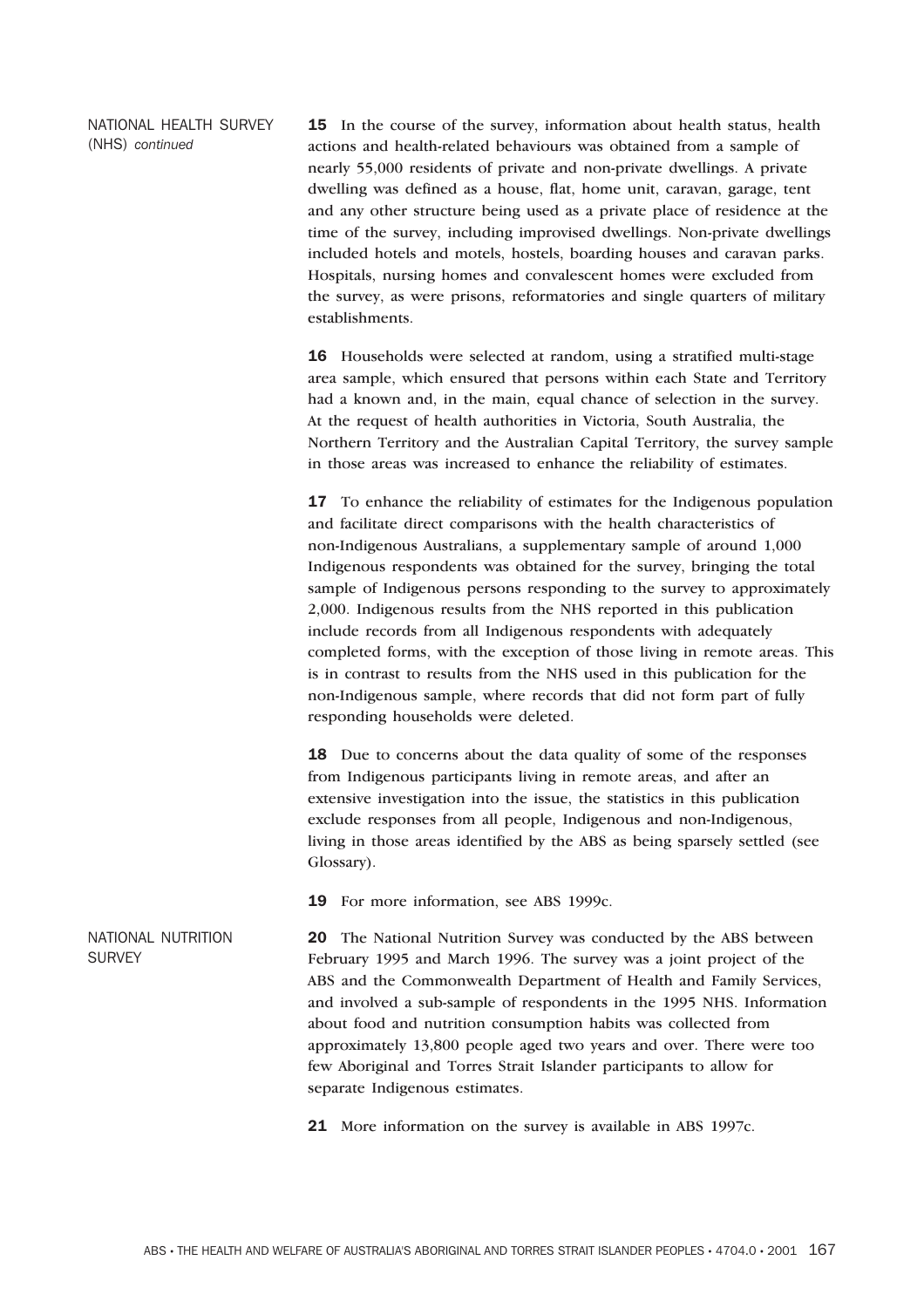TENTH REVISION OF INTERNATIONAL CLASSIFICATION OF DISEASES (ICD-10)

22 Previous publications in this series reported hospital separations and procedures using the International Classification of Diseases, 9th Revision, Clinical Modification (ICD-9-CM). This edition uses the International Statistical Classification of Diseases and Related Health Problems, 10th Revision, Australian Modification (ICD-10-AM). The ICD-10-AM classification was developed by the National Centre for Classification in Health.

23 ICD-10-AM has been used by New South Wales, Victoria, the Australian Capital Territory and the Northern Territory since July 1998, and by the other States from July 1999. For the 1998–99 hospital data presented in this report, the Australian Institute of Health and Welfare (AIHW) mapped the data reported in ICD-9-CM to ICD-10-AM, in a single national dataset (AIHW 2000c).

24 ICD-10-AM has 21 chapters covering diseases and external causes, and a supplementary chapter on factors influencing health status and contact with health services. These chapters generally have the same subject matter as those of ICD-9-CM. The order of the chapters has changed slightly and the ICD-9-CM chapter on 'Diseases of the nervous system and sense organs' has been divided into 'diseases of the nervous system', 'diseases of the eye and adnexa', and 'diseases of the ear and mastoid process'. Some diseases and conditions have been relocated (see AIHW 2000c).

25 The ICD-10-AM procedures classification is not based on the ICD-9-CM procedures classification, and so cannot be easily compared with it, although the chapter structure is broadly similar. 'Dental services' have been separated from 'procedures on the nose, pharynx, and mouth'. A separate chapter for 'procedures on the breast' has been introduced, whereas previously these procedures were classified under 'operations on the integumentary system'. Procedures previously classified under the ICD-9-CM chapter on 'miscellaneous diagnostic and therapeutic procedures' have been split into chapters on 'chemotherapeutic and radiation oncology', imaging services, allied health interventions, and 'non-invasive, cognitive and interventions not elsewhere classified'. In addition, some procedures in ICD-10-AM are categorised under a different body system to that used for ICD-9-CM (see AIHW 2000c).

26 The tenth revision of the International Classification of Diseases (ICD-10) was adopted for Australian use for deaths registered from 1 January 1999. However, to identify changes between the ninth and tenth revisions, deaths for 1997 and 1998 have been coded to both revisions. In this publication, 'underlying cause of death' data for 1997–99, have been coded to the tenth revision. The introduction of ICD-10 has broken the 'underlying cause of death' series, particularly at the more detailed level of classification.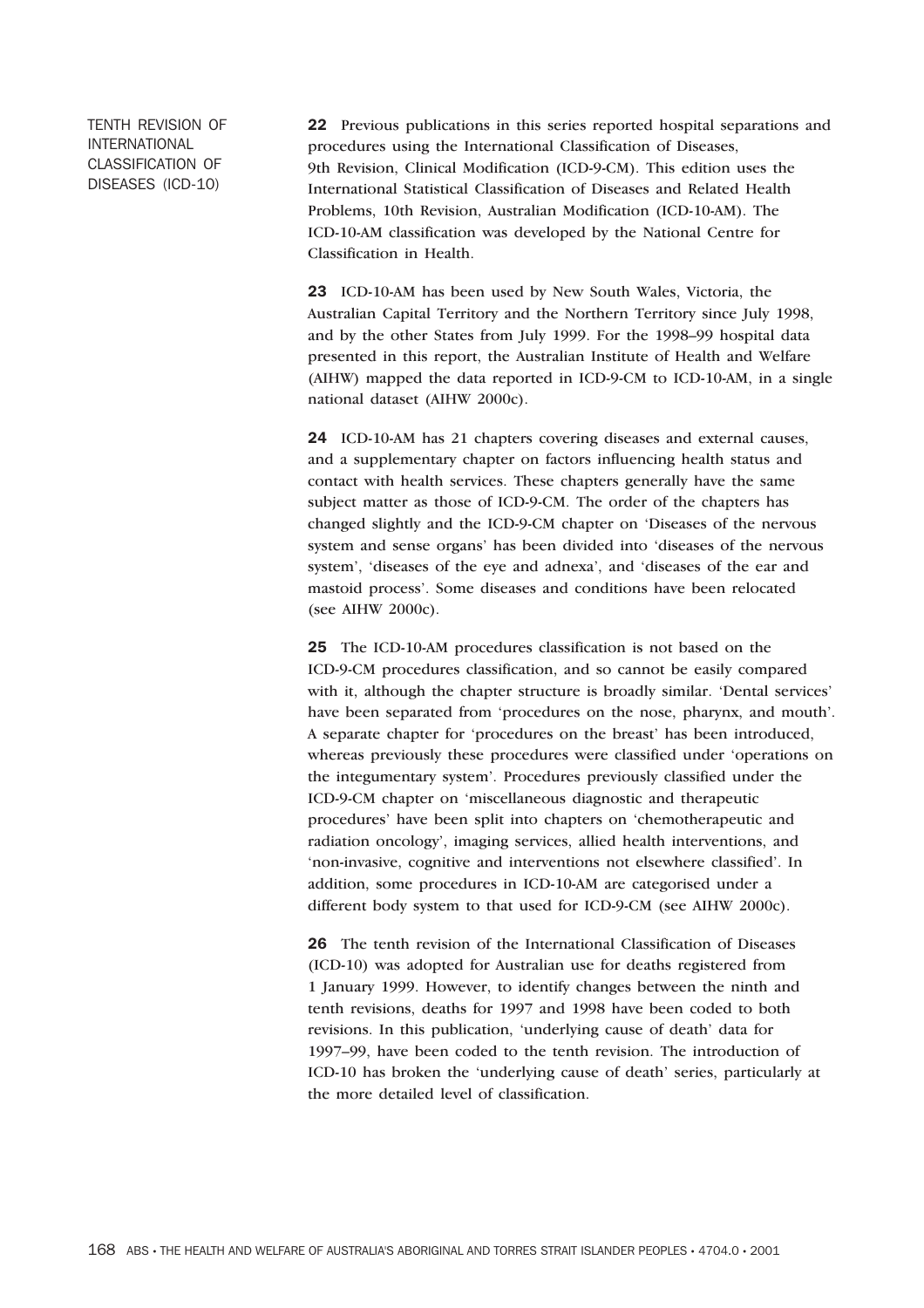TENTH REVISION OF INTERNATIONAL CLASSIFICATION OF DISEASES (ICD-10) *continued* 27 For more information on the differences between ICD-9 and ICD-10, in relation to death registration data, see ABS 1997a.

28 All 'multiple cause of death' data in this publication are coded to the tenth revision. For 'underlying cause of death', accidental and violent deaths are classified according to the external cause, that is, to the circumstances of the accident or violence which produced the fatal injury, rather than to the nature of the injury.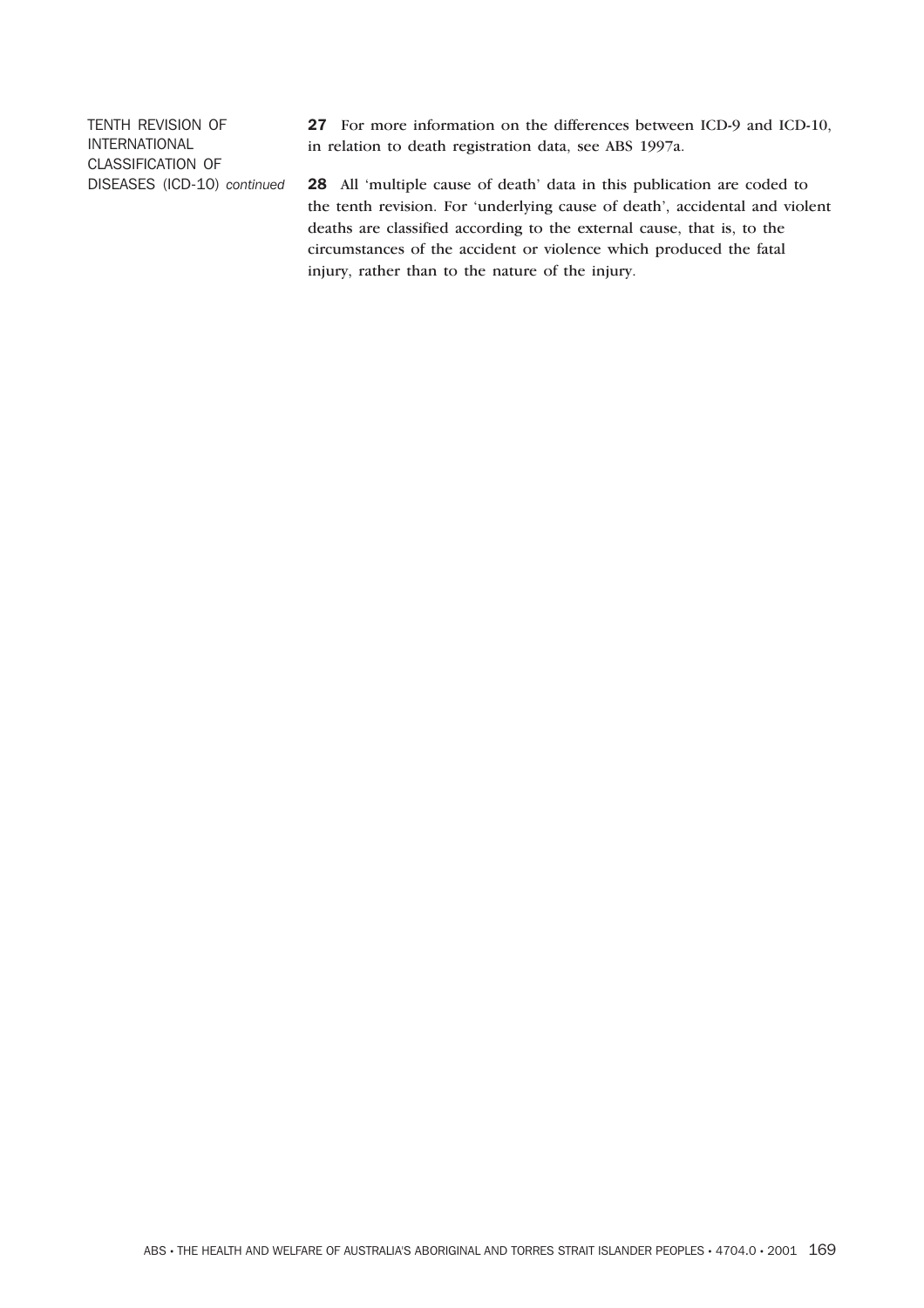## **ABBREVIATIONS**

| ABS             | Australian Bureau of Statistics                                                      |  |  |
|-----------------|--------------------------------------------------------------------------------------|--|--|
| <b>ACCHS</b>    | Aboriginal Community Controlled Health Services                                      |  |  |
| AHL             | Aboriginal Hostels Limited                                                           |  |  |
| <b>AHMAC</b>    | Australian Health Ministers' Advisory Council                                        |  |  |
| <b>AHS</b>      | Australian Housing Survey                                                            |  |  |
| <b>AIDS</b>     | Acquired Immune Deficiency Syndrome                                                  |  |  |
| <b>AIHW</b>     | Australian Institute of Health and Welfare                                           |  |  |
| <b>ANZDATA</b>  | The Australia and New Zealand Dialysis and Transplant                                |  |  |
|                 | Registry                                                                             |  |  |
| AP              | Anangu Pitjantjatjara                                                                |  |  |
| ARIA            | Accessibility/Remoteness Area Index                                                  |  |  |
| <b>ASCO</b>     | Australian Standard Classification of Occupations                                    |  |  |
| ASGC            | Australian Standard Geographical Classification                                      |  |  |
| <b>ATSIC</b>    | Aboriginal and Torres Strait Islander Commission                                     |  |  |
| <b>ATSIHWIU</b> | Aboriginal and Torres Strait Islander Health and Welfare                             |  |  |
|                 | <b>Information Unit</b>                                                              |  |  |
| <b>AVGAS</b>    | <b>Aviation Gasoline</b>                                                             |  |  |
| <b>BEACH</b>    | Bettering the Evaluation and Care of Health                                          |  |  |
| BMI             | Body mass index                                                                      |  |  |
| CD              | <b>Collection District</b>                                                           |  |  |
| <b>CDEP</b>     | <b>Community Development Employment Projects</b>                                     |  |  |
| <b>CDHAC</b>    | Commonwealth Department of Health and Aged Care                                      |  |  |
| <b>CHINS</b>    | Community Housing and Infrastructure Needs Survey                                    |  |  |
| <b>CSDA</b>     | Commonwealth/State Disability Agreement                                              |  |  |
| <b>CSHA</b>     | Commonwealth/State Housing Agreement                                                 |  |  |
| <b>CSMAC</b>    | Community Services Ministers' Advisory Council                                       |  |  |
| CSP             | Children's Services Program                                                          |  |  |
| <b>CVD</b>      | Cardiovascular Disease                                                               |  |  |
| <b>DFaCS</b>    | Department of Family and Community Services                                          |  |  |
| <b>DHFS</b>     | Department of Health and Family Services                                             |  |  |
| ERP             | <b>Estimated Resident Population</b>                                                 |  |  |
| <b>ESRD</b>     | End stage renal disease                                                              |  |  |
| GP              | General medical practitioner                                                         |  |  |
| <b>GSS</b>      | <b>General Social Survey</b>                                                         |  |  |
| <b>GPSCU</b>    | General Practice Statistics and Classification Unit                                  |  |  |
| <b>HACC</b>     | Home and Community Care                                                              |  |  |
| <b>HAHU</b>     | Heads of Aboriginal Health Units                                                     |  |  |
| <b>HCINS</b>    | Housing and Community Infrastructure Needs Survey                                    |  |  |
| <b>HIV</b>      | Human Immunodeficiency Virus                                                         |  |  |
| <b>HREOC</b>    | Human Rights and Equal Opportunity Commission                                        |  |  |
| <b>ICD</b>      | International Classification of Diseases                                             |  |  |
| ICD-9-CM        | International Classification of Diseases, ninth revision, clinical<br>modification   |  |  |
| $ICD-10-AM$     | International Classification of Diseases, tenth revision,<br>Australian modification |  |  |
| <b>IES</b>      | <b>Indigenous Enumeration Strategy</b>                                               |  |  |
| <b>ISS</b>      | Indigenous Social Survey                                                             |  |  |
| <b>MACS</b>     | Multifunctional Aboriginal Children's Services                                       |  |  |
| <b>MBS</b>      | Medical Benefits Scheme                                                              |  |  |
|                 |                                                                                      |  |  |